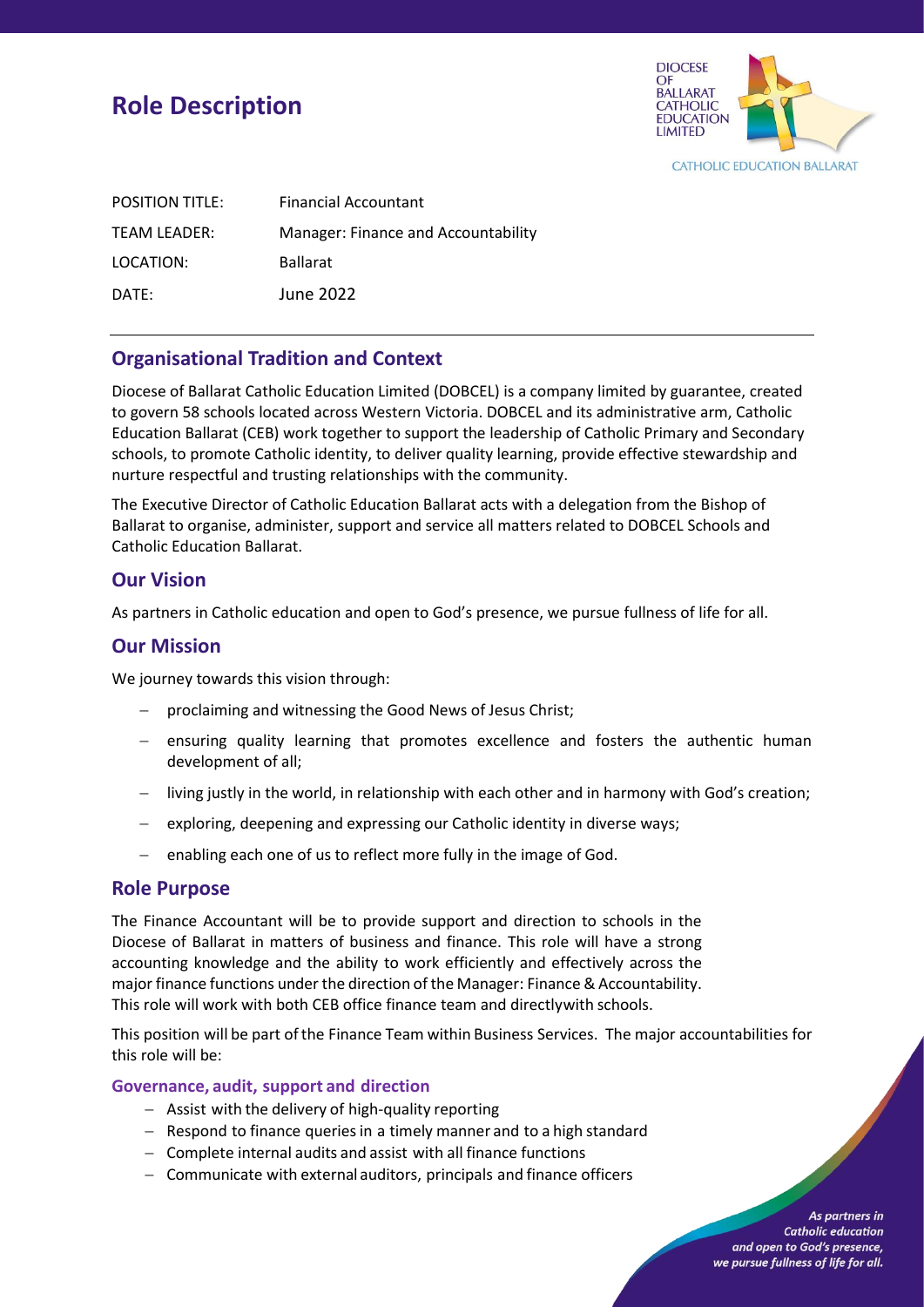### **Financial reporting**

- − With a strong attentionto detail, interpret and apply the accounting standards
- − Assist with year-end preparationand audit
- − Prepare annual financial statementsfor schools (AFS)
- − Prepare internal reporting with commentary
- − Preparation and maintain budgets, cashflow, five-year forecasts and other reporting as required by policy
- − Assist with performing all necessary finance/payroll reconciliations as required
- − Support financial inductions for principals/finance officers and business managers
- − Monitor and assist schools where required with their doubtful debt management
- − Review and report expenditure by credit card holders
- − Implement and review policies
- − Assist and or complete BAS/FBT/Workcover returns
- − Assist with calculating and performing any payroll related adjustments, including backpays, terminations, and salary adjustments partnering with payroll team and HR team
- − Assist to implement financialsoftware
- − Other finance duties asrequired by the Manager: Finance& Accountability

#### **Team work and communication**

- − Participate as a valued team member promoting and contributing to team meetings and apositive work environment
- − Contribute to finance and adhere to timelines
- − Maintainconfidentiality and demonstrate compliance with Privacy Legislation
- − Maintaina professional relationship with all internal and externalpartners
- − Communicate effectively with all partners using appropriate channels, utilising appropriateformal and informal communication techniques
- − Receive direction from Managersand ensure accountability of responsibilities

### **Training and development**

- − Develop and maintain excellent knowledge of finance software
- − Attend all mandatory and recommended training

### **Key Responsibilities**

It is not the intention of this role description to limit the scope or accountabilities of the position but to highlight the most important aspects. The accountabilities described may be periodically altered in accordance with changing organisational needs.

Under the direction of the Team Leader/Manager, thisrole will:

- − Provide a strong level of financial expertise
- − Demonstrate high standards of financial performance and high level of attentionto detail
- − Provide financial direction and support to schools
- − Deliver high-quality reporting
- − Complete AFS and monthly and year-end functions
- − Assist with finance responsibilities within the finance team
- − Other duties as required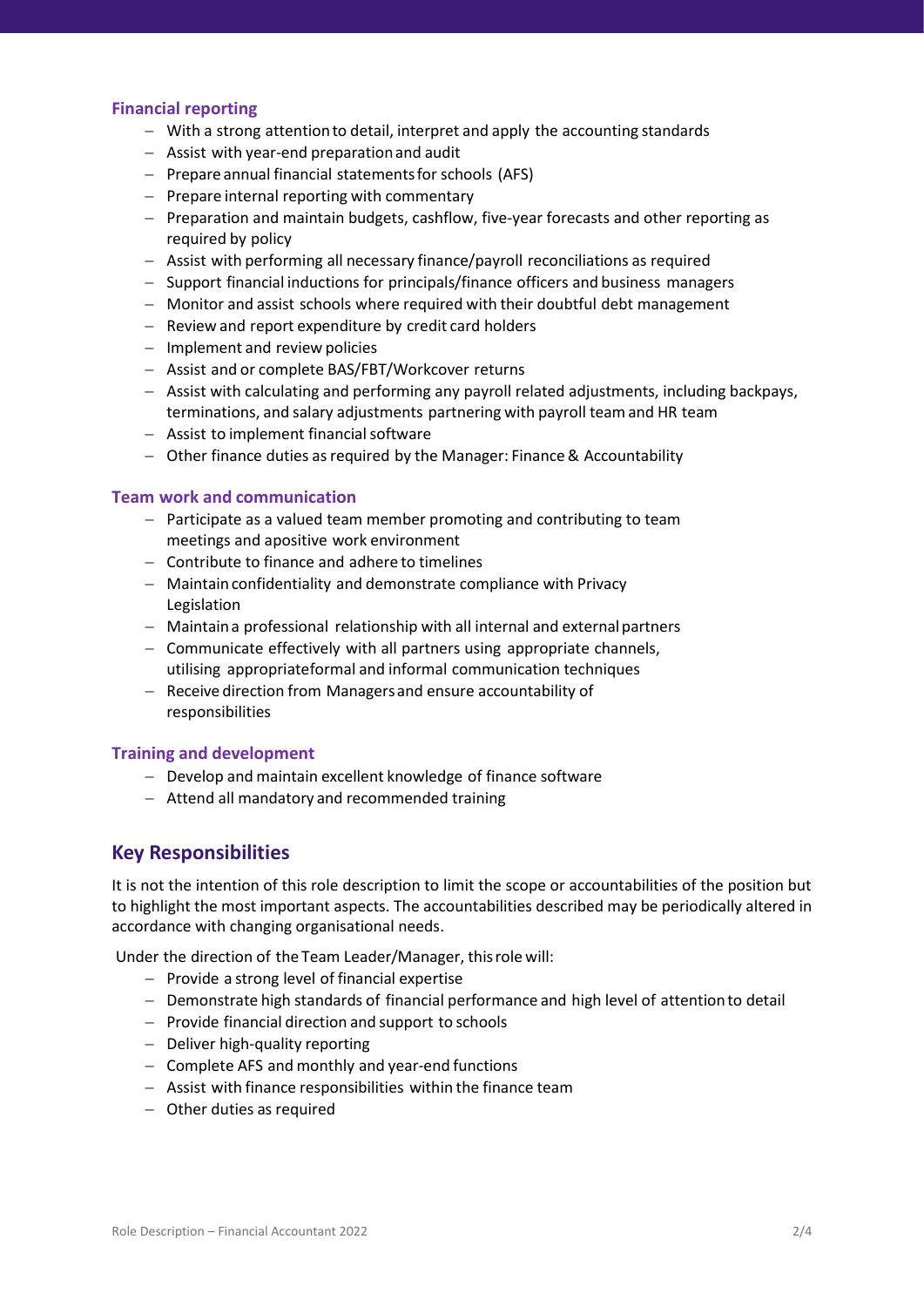#### **Other**

- − carry out all other duties within the limits of the employee's skill, ability and competence, asmay be directed from time to time
- − It is not the intention of this position description to limit the scope or accountabilities of the position but tohighlight the most important aspects of the position
- − The accountabilities described within may be altered in accordance with the changingrequirements of the role
- − The employee is expected to comply with and demonstrate a positive commitment toupholding all DOBCEL policies, procedures, and work instructions

### **Skills, Capabilities and Key Selection Criteria**

To be successful in this role the employee needs to have the following skills and capabilities:

- − Must be CPA or CA qualified
- − Meticulous attentionto detail and accuracy
- − Strong customer service experience and ability to communicate to non-financial staff
- − Experience in managing and monitoring the budget including resource allocation and deployment of resources to meet priority of needs
- − Demonstrated high level experience in financial reporting and interpretation of accounting standards
- − Preferable (but not required) to have payroll experience
- − Must have high level excelskills
- − Highly organised with the ability to handle competing priorities

### **Essential Requirements**

The following are requirements for this position:

- − a commitment to work within and align to the DOBCEL Vision and Mission;
- − current Victorian or National Police Check;
- − current Working with Children Check (if not VIT registered);
- − current Victorian Driver's Licence.